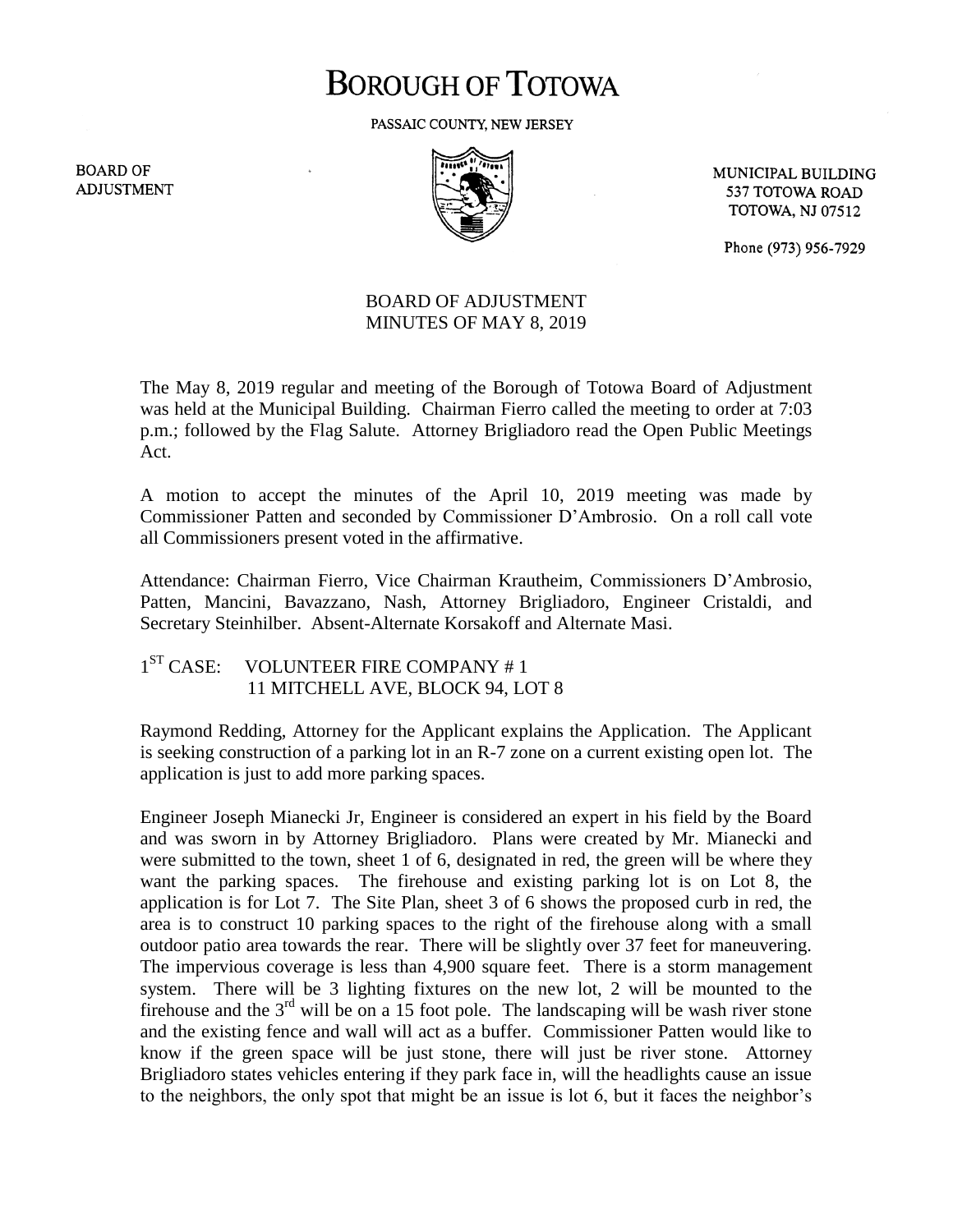driveway. Vice Chairman Krautheim would like to know if the firemen are there every night, the usually meet twice a month.

Allen DelVecchio, was sworn in by Attorney Brigliadoro, Mr. DelVecchio is the Chairman of the Board of Trustees for the fire company. The first floor of that lot is 6 feet high, he spoke with the owner of lot 6 and they prefer no fence because there would be difficult for him to open his door. The Firemen are there twice a month unless there is an emergency or town elections.

At this point the meeting is open to the public, there is no public to be heard so Commissioner D'Ambrosio makes a motion to close the public portion and is seconded by Commissioner Patten. Attorney Brigliadoro reviews the application.

A motion was made by Vice Chairman Krautheim to approve the application and was seconded by Commissioner D'Ambrosio, the application passed 7-0 @ 7:26 P.M.

#### $2^{ND}$  CASE: RICHARD POUNDERS 61 CRESCENT AVENUE, BLOCK 128, LOT 16

Raymond Redding, Attorney for the Applicant, Richard Pounders. This is an empty lot right now. Attorney Brigliadoro reviewed the notice that was sent out and we can proceed with the application. The revised plans were just filed yesterday and our Board Planner and Engineer have not been able to review the plans, the plans should be in 10 days prior to the hearing. The Board is at a disadvantage to hear the matter. Attorney Redding explains this case was scheduled to be heard at the April meeting; the plans had issues so that was why they asked for the new date. The professionals tied to streamline the plans and simplify the variances needed.

James Mastronardy, licensed Engineer in the State of NJ, was sworn in by Attorney Brigliadoro and considered an expert in his field. Exhibit A-1 is the site plan dated August 29, 2018 and revised on May 7, 2019. This is a vacant lot, house was there for a long time, it was knocked down. It is an irregular size lot and undersized. The revised house with a smaller footprint ad ramp is gone, they brought is closer to the street and farther from the river. There are 3 variances needed, Minimum lot width, lot area, and impervious service coverage. The lot is 25 feet in the front and goes to 54 feet in the back. The revised plans show a smaller footprint and the removed ramp, the Architect sunk the basement. Attorney Brigliadoro asked if there was any analysis of what the extent of the variance would be for the F.A.R., the Architect will figure that out.

Mark Redden, Architect, was sworn in by Attorney Brigliadoro and is considered an expert in his field by the Board. The Architect has received reports and have adjusted the plans to ask for the least amount from the Board. Exhibit A-2 are plans dated March 15, 2019 and have a revision date of May 6, 2019. The revisions were done by Archolog Architectural and Design Services. Commissioner D'Ambrosio asked about the basement/garage, there is a cinderblock walls for storage and parking. Chairman Fierro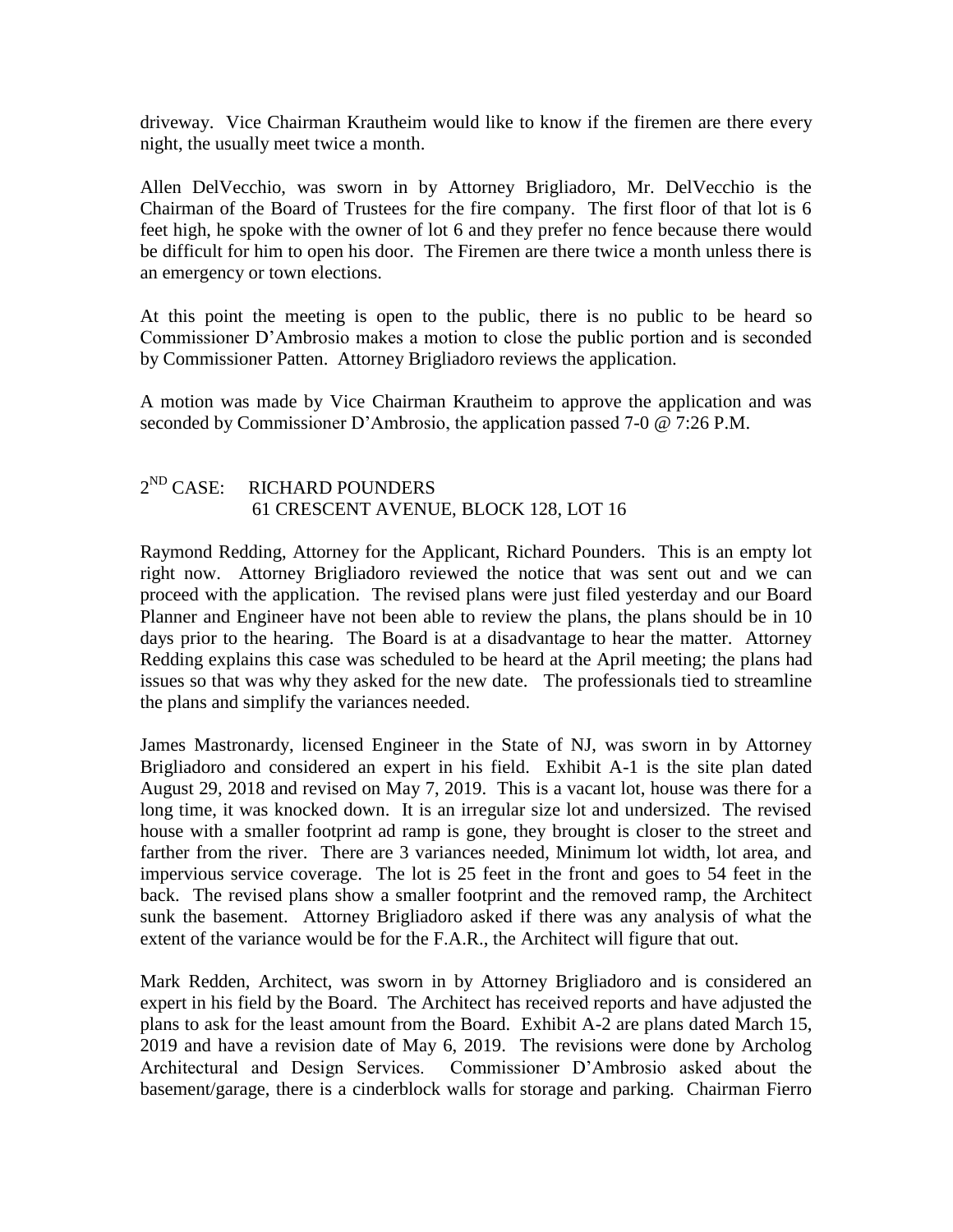asked if heard correctly about am elevator, yes there is and elevator that will reach all the floors.

At this time the Board opens the meeting to the public.

Richard Fallon, resides at 55 Crescent Ave, was sworn in by Attorney Brigliadoro. Mr. Fallon would like to know what the front of this house will look like, on Sheet A2.01, elevations, there will be stone veneer on the lower level and stucco on the stair tower along with siding on the rest. The garage is below grade. How close to the sides of the property, there will be 4 feet off the north side and a maximum of 8.2 on the south side. Will there be any retaining wall in the rear, no cannot ouch 25 feet from the water.

Ray Hatwig, resides at 48 Crescent Ave, was sworn in by Attorney Brigliadoro. How will this affect the drainage to the neighbors, there will be a swale on the south side referred to the river, this will direct all the storm water to the south side. Attorney Brigliadoro asked our Engineer about storm water management reports have been done, there has been none at this time. Engineer Cristaldi wanted to know if there is any curbing or grading, there will be a trench grade.

At this time a motion was made by Commissioner D'Ambrosio to close the public portion and was seconded by Commissioner Nash.

Commissioner Patten is not clear on the drawing what the impervious coverage of the driveway is and what is the size, 10 feet wide to 25 feet in front of the garage door. Engineer Cristaldi want to know how far is the floodway line, 10 feet off the edge of the water to 25 feet from the edge of the water. This case will be carried to the June 12, 2019 meeting with new notice needed to the public.

#### $3^{RD}$  CASE: MARK DEPASQUALE 247 WINIFRED DRIVE, BLOCK 160, LOT 21

Chairman Fierro is recused and Vice Chairman Krautheim will step in. Mr. DePasquale was sworn in by Attorney Brigliadoro. Attorney Brigliadoro reviewed the submission and notification and the notice conforms and the Board has jurisdiction to proceed. Applicant is requesting a second garage next to the existing garage with storage area to the back and a small business office. Attorney Brigliadoro review the variances, existing front yard setbacks where 25 are required and side yard setbacks. There are other homes in the area that have added the additional garage. Heating and air conditioning will be added to the new storage and office addition. Commissioner Patten asked about the existing wall between the garage and the new addition, if that would stay. Mr. DePasquale states he would like to keep it but would like to have a walk through.

At this time the Board opens the meeting to the public. There is no public to be heard, Commissioner Patten make a motion to close the public portion of the meeting and was seconded by Commissioner D'Ambrosio.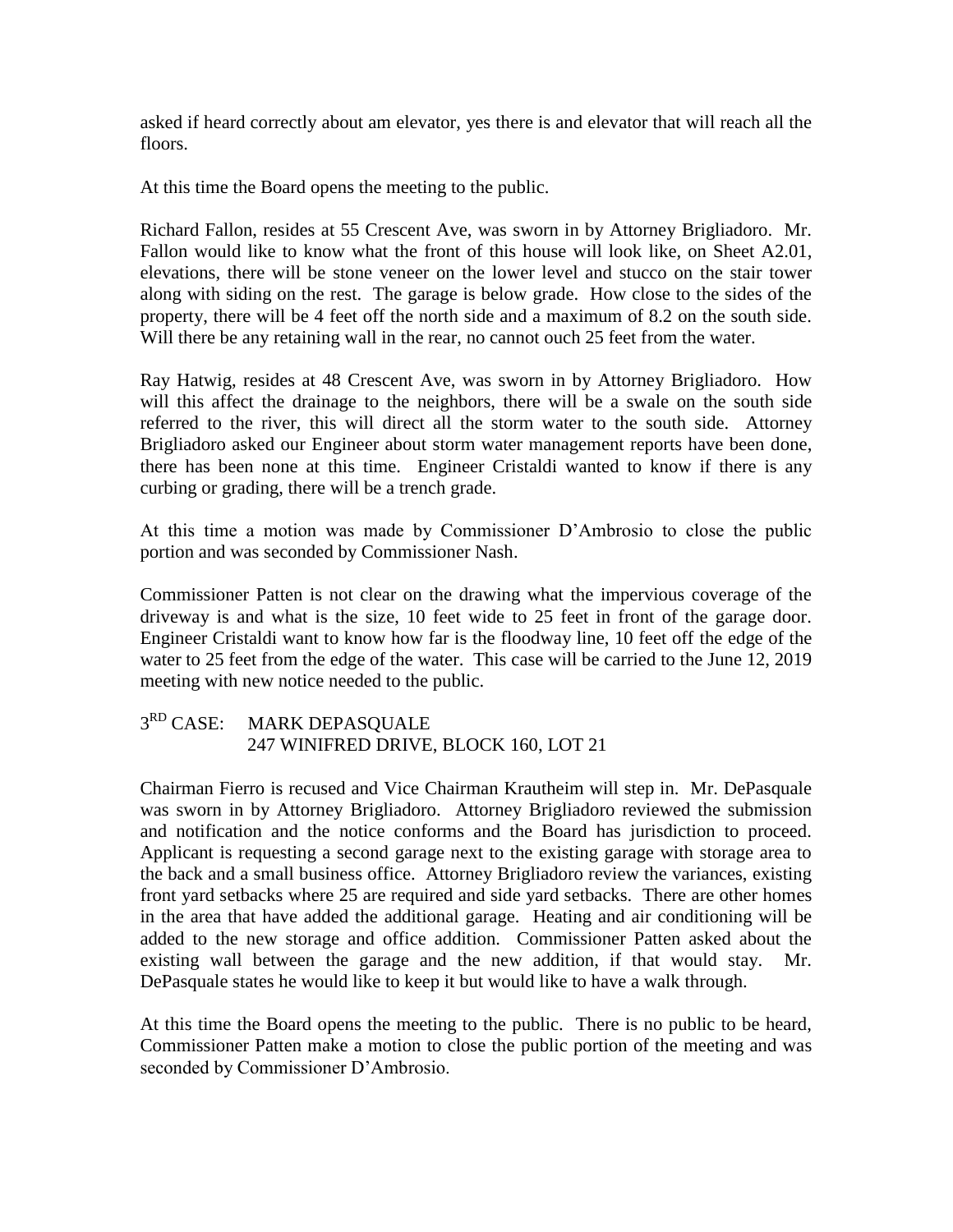A motion was made by Commissioner D'Ambrosio to pass the applications and seconded by Commissioner Patten. Application passed 6-0 @ 8:30 P.M.

The Board took a break from 8:30 P.M. to 8:37 P.M. A roll call was taken.

#### $4^{TH}$  CASE: GORDANA OLDJA 32 HARDING AVEM BLOCK 111, LOT 12

Attorney Raymond Redding is representing the Applicant. Architect Brittany Klimm, was sworn in by Attorney Brigliadoro. Ms. Klimm assisted in the plans along with Mistry Design. Exhibit A-1 is a color rendering, the Applicant seeks three variances, F.A.R., Side and Front yard setbacks. This is an undersized lot, the F.A.R, is 41.8% because of existing garage and it being an undersized lot. There is 25 feet at the front of the building with front portico. Sheet A201 is the basement floor plan; the stairs are shifting slightly to the right. The basement will not be livable space; this will be a modest size home and will fit within the neighborhood. Commissioner D'Ambrosio would like to know if the foundation is staying and if other homes are similar in square footage. The foundation is staying and there are some homes that are about the same and some that are larger. Commissioner Patten would like to know if an elevator is being proposed, there will be no elevator. Commissioner Mancini would like to know if you can get into the house from the garage, the answer is no.

At this time the Board opens the meeting to the public. There is no public to be heard, a motion was made by Commissioner Patten to close the public portion of the meeting and seconded by Commissioner Mancini.

Attorney Redding summed up the Application.

A motion was made by Commissioner D'Ambrosio to pass the applications and was seconded by Commissioner Nash. Application was passed 6-1 @ 8:47 P.M.

5<sup>TH</sup> CASE: ALEXANDER OLDJA 504 & 506 UNION BOULEVARD, BLOCK 101, LOT 13,14, & 14.01

Attorney Raymond Redding is representing the Applicant Alexander Oldja. The previous application needed an extension of time to record minor subdivision deed. The original Application was approved in 2018 and had 190 days from approval to file subdivision deeds at the county. On April 9, 2019 the Hudson, Essex, and Passaic soil conservation district granted there approval. The Applicant has 90 days form that date to ask for the subdivision deed to be filed. Attorney Brigliadoro states a letter form Raymond Redding was received on April 13, 2019 that explains what happened at the county level and beyond. If the Board grants the extension this can be memorialize this evening. There is no need to open to the public because this is an administrative hearing.

A motion was made by Commissioner D'Ambrosio to grant the extension and was seconded by Commissioner Bavazzano. Application passed 7-0 @ 8:57 P.M.